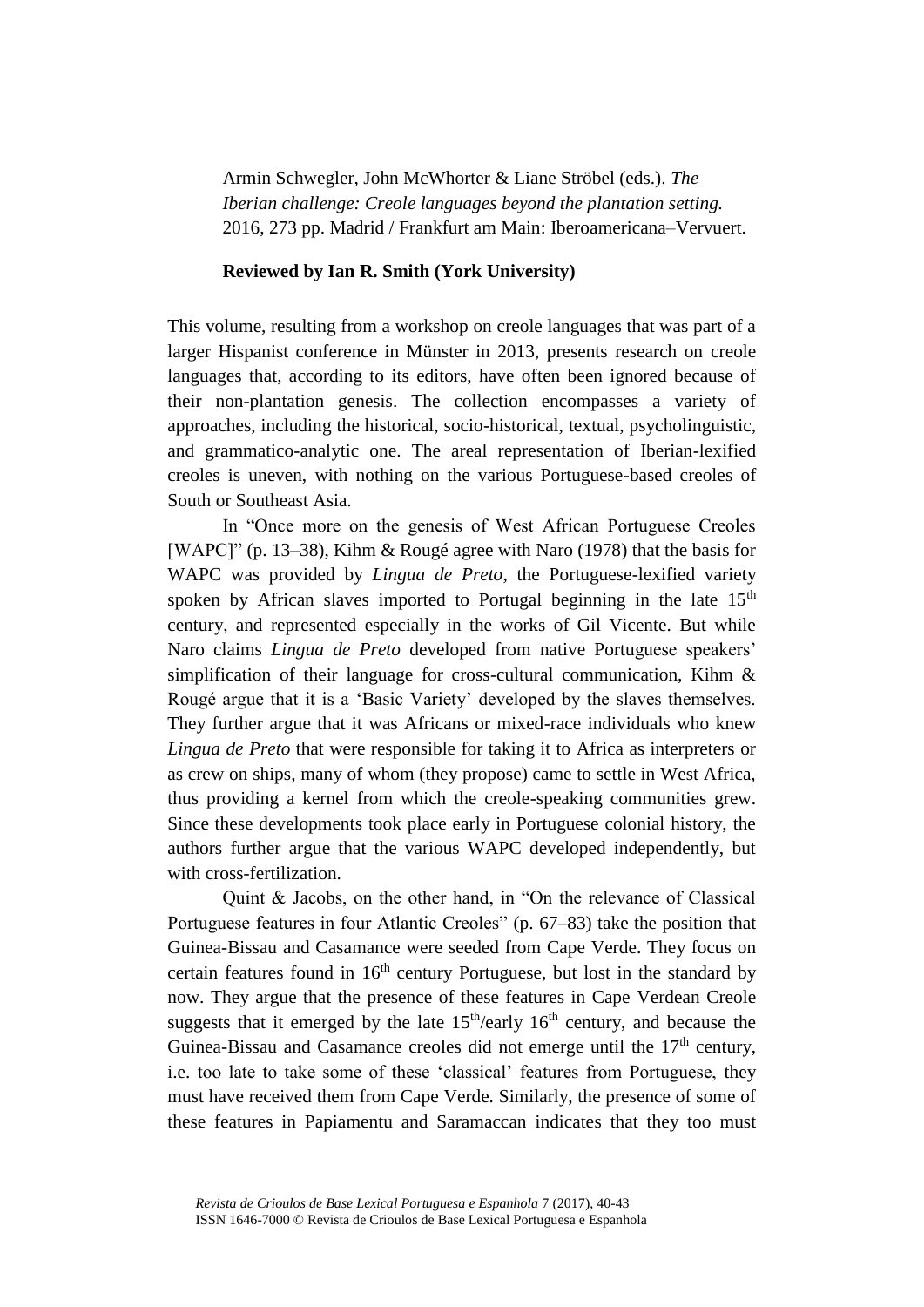have been influenced by the Cape Verde, Guinea-Bissau, and Casamance creoles.

Returning to *Lingua de Preto*, in "Documenting 17th-century *Lingua de Preto:* Evidence from the Coimbra Archives" (p. 85–112) Luís and Estudante argue that the language of the 17<sup>th</sup> century *Vilancicos de Negro*, songs composed for church performance on religious feast days, is a continuation of the *Lingua de Preto* represented in Gil Vicente's work. They point to a number of linguistic similarities, but also to some differences that are consistent with developments in West African creoles as well as vernacular Afro-Brazilian Portuguese. These differences show that the composers of the *Vilancicos de Negro* were not simply copying Vicente, as some have claimed, but taking inspiration from more contemporaneous sources. They point out that the language of both the Vilancicos and of Vicente was a caricature that served to perpetuate negative stereotypes of the black community, which in reality even in Vicente's time included fluent speakers of Standard Portuguese.

While most of the papers focus on a particular aspect of a specific creole (or group of similar creoles), McWhorter paints on a broader canvas with "The missing Spanish creoles are still missing: Revisiting Afrogenesis and its implications for a coherent theory of creole genesis" (p. 39–66). He claims that creoles develop in *Société d'habitation* conditions (rather than in plantation situations as is commonly held) and in the presence of a target pidgin. The paucity of Spanish-based Atlantic creoles is explained by the lack of a locus in West Africa for a Spanish-based pidgin to have developed. Nevertheless, he struggles to explain the development of Negerhollands Dubased Creole, suggesting that a co-existing English-based creole provided the model, and citing the development of St. Lucian English Vernacular on the basis of Kweyol for support. The situations are not parallel, however, as St. Lucian English Vernacular was developed as an interlanguage by Kweyol speakers exposed to English schooling (Garrett 2003), while the Africans that developed Negerhollands do not appear to have been speakers of an Englishbased creole. The paper generates some interesting hypotheses that hopefully will stimulate the detailed studies of individual contexts needed to test them.

Palenquero, the Spanish-lexified creole of Colombia, features in several papers. Lipski presents some of the results of experiments aimed at determining the nature of Palenquero–Spanish bilingualism in "Palenquero and Spanish: What's in the mix?" (p. 153–179). While many speakers have no trouble producing "pure" Palenquero utterances, the accuracy of their answers is variable when they are presented with examples and asked to identify them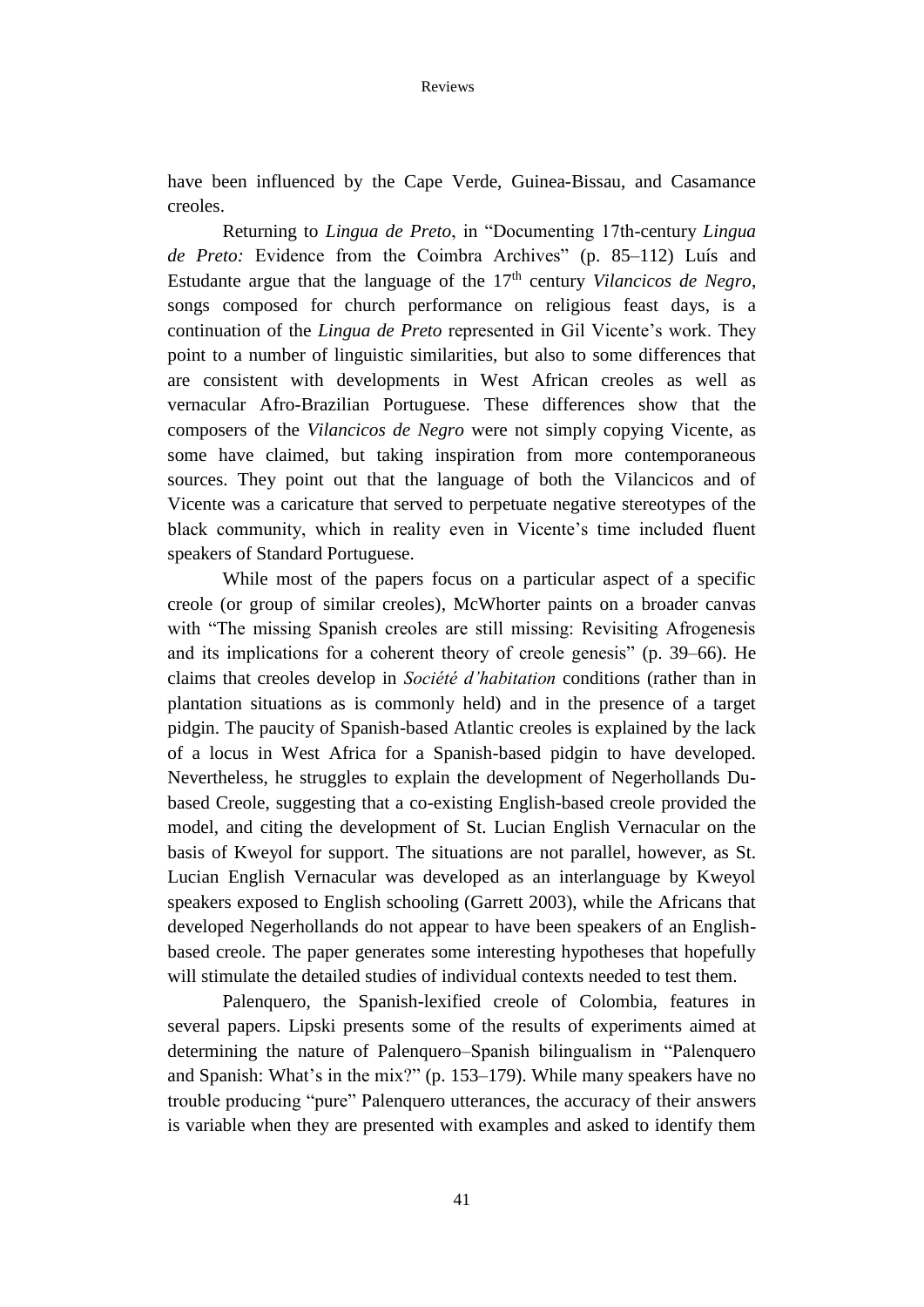as Palenquero, Spanish, or mixed. Lipski examines what linguistic and social factors might contribute to such identification. Though some trends are apparent, a clear picture does not emerge. The paper is particularly interesting for its insights into the historical and current social factors that might be influencing judgements.

Dussian, Gullifer, & Poepsel present data from a switch-naming experiment in "How psycholinguistics can inform contact linguistics: converging evidence against a decreolization view of Palenquero" (p. 181– 204). Subjects were asked to name the object in a picture in the language (Spanish or Palenquero) cued by the background color of the picture. Response times were longer when subjects were required to switch language from one trial to the next. Since this finding is reflected in many studies of bilinguals, Dussian et al. conclude that Spanish and Palenquero are separate languages in the minds of their speakers, and, therefore, Palenquero is not undergoing decreolization, despite the language mixing that is observed in everyday speech.

"Truth reset: Pragmatics in Palenquero negation" (p. 231–267), Schwegler's meticulous analysis of Palenquero's three negation patterns, demonstrates how the traditional use of preverbal, post-verbal, and both preand post-verbal negators is conditioned by such factors as discourse context (including presuppositions, both inferable and overt) and speaker perception and intent. The patterns, he notes, are very similar to those found in vernacular Brazilian Portuguese, an observation that raises the issue of how they came to be. Schwegler leaves that question for future research, though one of his suggestions, i.e. that it was language transfer from Kikongo, looks promising.

Gutiérrez Maté demonstrates how colonial documents may provide insight into the historical and linguistic development of the black communities. "Reconstructing the linguistic history of *palenques.* On the nature and relevance of colonial documents" (p. 205–229) focuses particularly on the Palenques (fortified settlements) of Santo Domingo and Colombia. He outlines similarities and differences in their early history. At various points, he emphasizes the importance of checking original documents, or facsimiles, to be sure that past interpretations and transcriptions are correct.

Two papers focus on languages outside the Afro-Caribbean area. In "Macau Pidgin Portuguese and Creole Portuguese: A continuum?" (p. 113– 134) Li analyzes data from a fragment of a pidgin phrasebook containing 531 entries, at least some of which are phrasal (Li does not break the overall total down.). She argues that the pidgin developed in the  $18<sup>th</sup>$  century from an already established creole Portuguese. Li draws what information she can